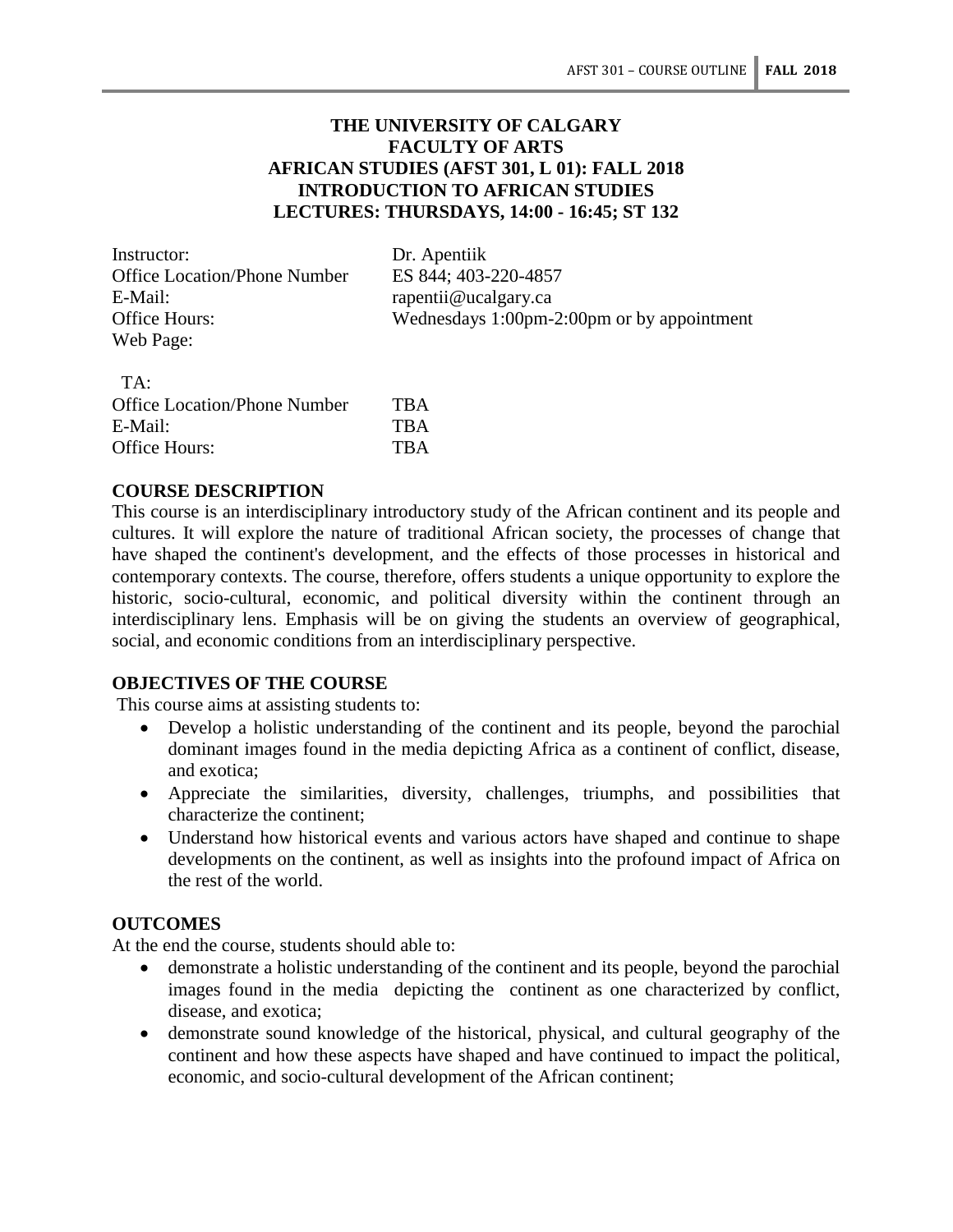- demonstrate a basic understanding of African Studies not as a fossilized discipline, but one that is vibrant and related to their contemporary experience;
- hone their skills at critical reading, critical thinking, and critical writing on African issues and debates.

#### **TEXTBOOKS AND READINGS**

Required textbooks (available for purchase at the University Bookstore):

- Chinua Achebe. 2005. *Things Fall Apart*. London: Macmillan.
- Gordon, A., & Gordon, D. L. (Eds). (2013). *Understanding Contemporary Africa*. Boulder: Lynne Rienner Publishers.

The recommended text books are available for use at the University library.

### **ASSIGNMENTS AND EVALUATION**

| <b>Book Review</b>                                                                                 | 20% | Due Oct. 11, 2018            |  |
|----------------------------------------------------------------------------------------------------|-----|------------------------------|--|
| Mid-Term Exam                                                                                      | 40% | Oct. 18, 2018                |  |
| Final Exam                                                                                         | 40% | To be scheduled by Registrar |  |
| All assignments must be completed in order to pass the course. All written assignments (including, |     |                              |  |
|                                                                                                    |     |                              |  |

although to a lesser extent, written exams) will be assesed at least partly on writing skills. Writng skills include not only surface correctness (grammar, punctuation, sentence structure, etc.) but also general clarity.

### **SCHEDULE OF LECTURES AND READINGS**

To be made available on D2L.

#### **BOOK REVIEW 20%** (**Due October 11, to be collected in class.)**

The book review entails writing a critical analysis of Chinua Achebe's novel *Things Fall Apart*. You must indicate how the issues covered in the book relate to Africa or the themes covered in the course.

#### *NOTE:*

The review paper must not be more than **3 PAGES. IT MUST BE TYPED AND DOUBLED-SPACED in 12 POINT FONT. Page margins should be 1 INCH (2.5 cm) wide, and all pages should be numbered.** Students are urged to stay within the maximum page length, or risk a penalty of loss of grade (e.g. A- to B+) OR two (2) points, depending on the number of pages over the maximum limit required. A bibliography and brief appendix are not included in the length restrictions. Double-sided printing of assignments are encouraged to save paper, but is not mandatory. The paper must have a title page, which includes the following: *title of paper, course code, instructor's name, student ID, and date of submission*.

#### **The level of analysis should be suitable for a second-year University course**.

• A critical analysis requires an evaluation of the arguments made by the author. This means you have to read carefully to find out what the author's argument(s) is/are. You may find the argument(s) stated in the book's introduction. The next step is to consider what the author provides in subsequent chapters.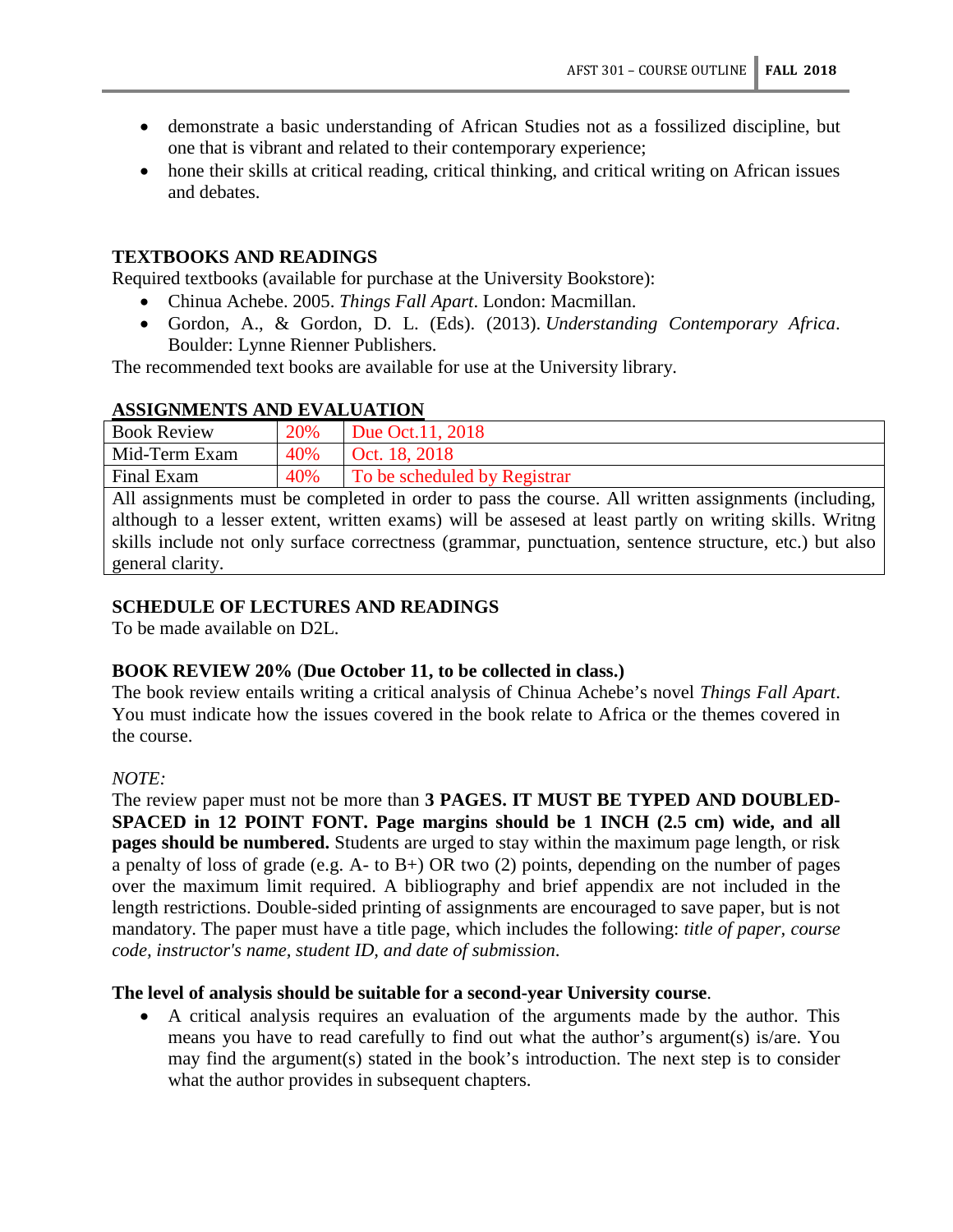- A well-written book will remind readers of the main arguments as it proceeds. The concluding chapter of the book will summarize the author's own appraisal of the argument(s) and evidence. This does not mean that you can read only the introduction and conclusion, and be able to write a good review; you need to demonstrate that you know what each chapter contains, and how it contributes to the main argument(s).
- In addition, a critical assessment requires that you assess the argument(s) and comment on whether you think the book meets the author's stated objective(s). This assessment is not a simple option, but a thoughtful evaluation of how well the author has succeeded in convincing you, the reader, of the value of the argument and the evidence used to support it. Your own conclusions should also say something about what you have learned about the subject, having read the book, and what else you might want to know that was not addressed in the book.
- As you read, it is useful to carry on a "dialogue" with the author, asking yourself if you agree with what is being said, or whether something is missing. You will need to say something about the author's relationship with the subject, and about his/her methods. In some cases, you will have to be a detective to find out what you want to know.
- Correct spelling is important. Use a dictionary and a computer spelling and grammar checker, if necessary.
- Create a draft of your review, and then look at it again a day or so later. When you do a second draft, make sure that the ideas follow coherently from one another. Move text around if you need to. Weed out repetitive words and phrases. Vary the length of sentences. Read the review aloud, to see how it "flows." The final product will reflect the care you have put into its creation.
- If you wish, you may use the first person. Also, use the active voice as much as possible.
- Use a correct bibliographical format (both in-text and the final list of references).

### **Citation guidelines for book review assignment.**

You must use APA format for both in-text citation and final list of references (see examples below).

### **-** *Book referencing example:*

Desai, V., & Potter, R.B. (Eds.) (2002). *The Companion to Development*. 3rd Edition. New York: Routledge.

### **-** *Journal article referencing examples:*

Cleaver, F. (1999). Paradoxes of participation: questioning participatory approaches to development. *Journal of International Development, 11*(4), 597-612.

Riddell, B. (2003). The Face of Neoliberalism in the Third World: Landscapes of Coping in Trinidad and Tobago. *Canadian Journal of Development Studies, 24*(4), 592-615.

### - *Chapter in a book example:*

Escobar, A. (1997). The Making and Unmaking of the Third World through Development. In M. Rahnema & V. Bawtree (Eds.), *The Post-Development Reader* (pp. xxx-xxx). London: Zed Books.

### **-** *Online newspaper article example:*

Brody, J. E. (2007, December 11). Mental reserves keep brain agile. *The New York Times*. Retrieved from http://www.nytimes.com

### **NOTE: Evaluation of your Review paper will be based on the following**: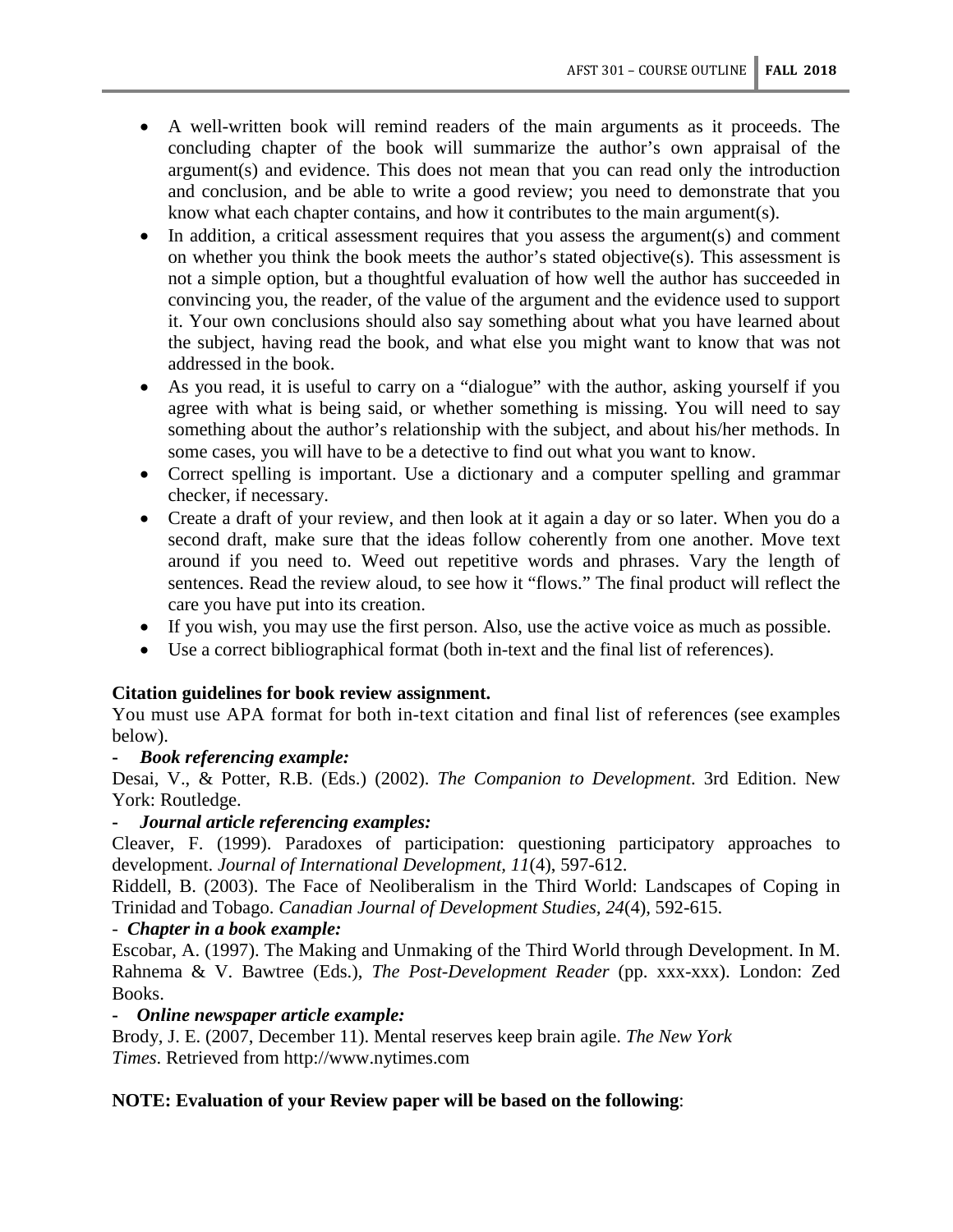## *Well-informed review or discussion***:**

Coherence of arguments - clear and logical progression of ideas and thoughts throughout the paper.

- Clarity of expression and quality of grammar.
- A critical level of analysis as opposed to descriptive analysis.
- Understanding and application of lectures, readings, and other relevant literature.
- Well-formatted bibliography or final list of references.
- Ample in-text citations. Note all direct quotes must have page numbers.
- Note that substantial marks will be taken off for improper citation and bibliographical formatting. For guidance on proper bibliographic format, visit the University of Calgary library website on the topic.

It is the student's responsibility to keep a copy of each assignment submitted. A student should be prepared to provide a second copy of his/her assignment if requested. A student who cannot provide a second copy of his/her essays may risk receiving a zero grade for this portion of the course.

Note: Please hand in your essays directly to your instructor. If it is not possible to do so, a daytime drop box is available in ES 622. A nighttime drop box is also available for after work hours submission. Assignments will be removed the following morning, stamped with the previous day's date, and placed in the instructor's mailbox.

## **MID-TERM EXAM; 40% (October 18 2018, in class.)**

- This is a closed-book exam designed to test your grasp of the material covered in lectures and from course readings up to the date of the exam. This means that you will be expected to have read all the required and recommended readings on all topics covered in the course up to the date of the exam. The best way to prepare for this exercise is to read and reflect on the lectures and course material. Exams will also cover lectures by guest speakers and information from videos/films shown in the class.
- **Format of exams**: Mixed (combination of multiple choice, short, and long answers).
- Note: No alternate dates for the exam will be provided unless a student has been legitimately excused.

### **FINAL EXAM; 40%**

- The final exam follows the same format and structure as the midterm. Details will be discussed in class.
- Final exam is not cumulative.

### **Registrar-scheduled Final Examination: Yes**.

Please note: If your class is held in the evening, the Registrar's Office will make every attempt to schedule the final exam during the evening; however, there is NO guarantee that the exam will NOT be scheduled during the day.

# **USE OF E-MAIL:**

Due to a high volume of e-mail messages received on a daily basis, students are advised to meet me either during my office hours or make an appointment with me on matters that require urgent attention. Please note that e-mail messages can be sent to the wrong email address, can be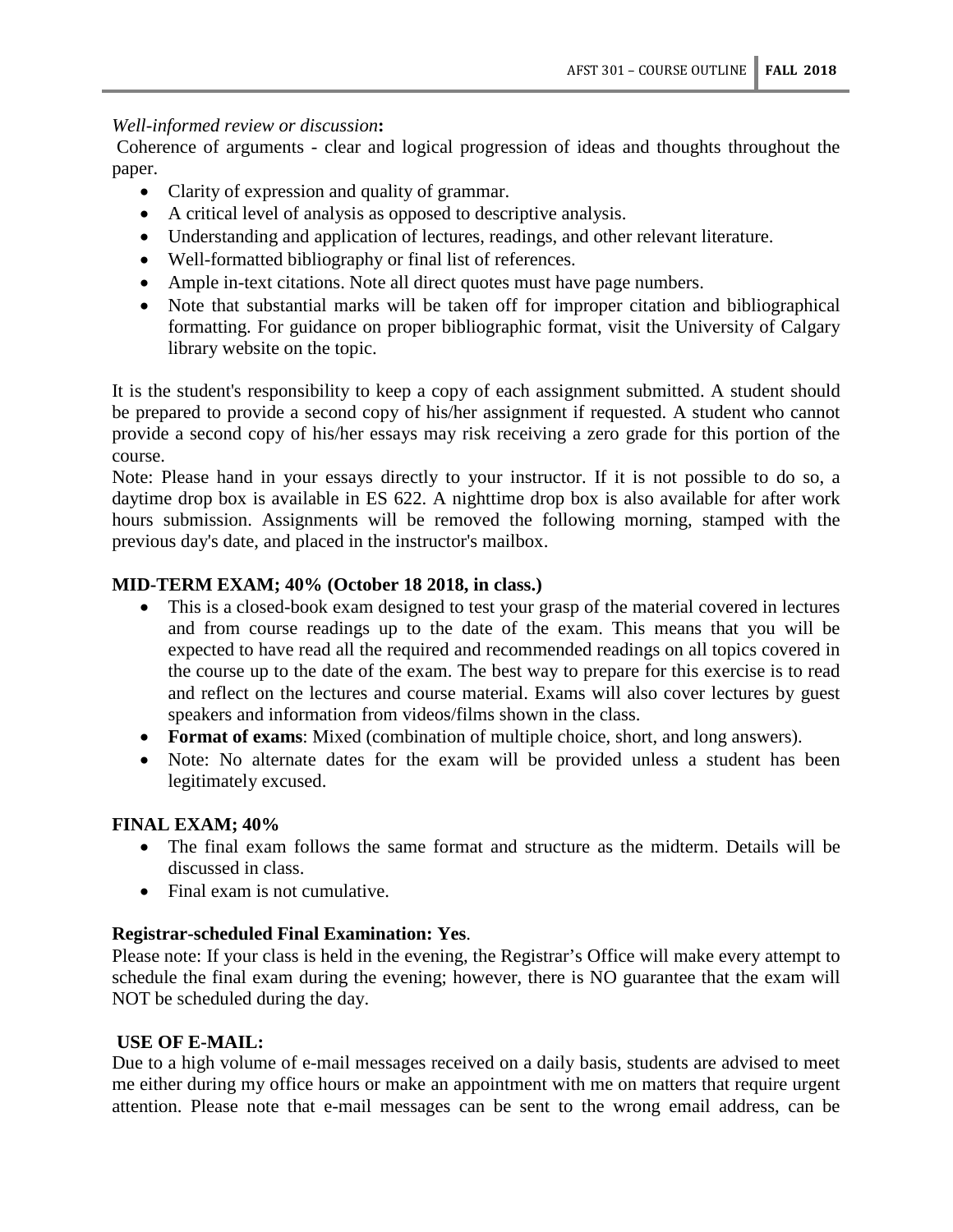accidentally deleted, and can be buried or may mysteriously disappear into cyberspace. All questions and requests should therefore be made in person, especially if they concern extensions and other urgent matters. I will normally reply emails within 72 hours, during regular business hours.

Questions and information of general interest will be addressed in class or posted on Desire2Learn.

Students are encouraged and advised to use their ucalgary email accounts or Desire2Learn in all their communication with me and with peers.

*Please feel welcome to discuss with me any aspect of the course requirements or package you think is unclear to you.*

### **POLICY FOR LATE ASSIGNMENTS & MISSED EXAMS:**

- Assignments submitted after the deadline may be penalized with loss of a grade (e.g. Ato B+) for each day late. Extensions will only be granted under extraordinary circumstances, not including having too much other work to do. A REQUEST FOR EXTENSION FORM will be posted on Blackboard. This form should be filled out and submitted to me two weeks before the due date for the submission of the assignment.
- No alternate dates for exams will be provided unless a student has been legitimately excused or have tangible reasons supported with documentation. The same rule applies to missed exams.

#### **FREEDOM OF INFORMATION AND PROTECTION OF PRIVACY ACT**

This course is conducted in accordance with the Freedom of Information and Protection of Privacy Act (FOIP). As consequence, students should identify themselves on all written work by using their ID number. Also you will be required to provide a piece of picture identification in order to pick up an assignment or look at a final exam.

For more information see also http://www.ucalgary.ca/secretariat/privacy.

## **GRADING SYSTEM**

The following grading system is used in the Faculty of Arts. Where a grade on a particular assignment is expressed as a letter grade, it will normally be converted to a number using the midpoint of the scale. That is, A- would be converted to 87.5 for calculation purposes. An F will be converted to zero.

| <b>Grading Scale</b> |               |  |
|----------------------|---------------|--|
| $A+$                 | $94.9 - 100$  |  |
| A                    | $89.9 - 94.8$ |  |
| $A -$                | $84.9 - 89.8$ |  |
| $B+$                 | $79.9 - 84.8$ |  |
| B                    | $74.9 - 79.8$ |  |
| $B -$                | $70.9 - 74.8$ |  |
| $C_{\pm}$            | $66.9 - 70.8$ |  |
| $\mathsf{C}$         | $62.9 - 66.8$ |  |
| $\mathsf{C}\text{-}$ | $58.9 - 62.8$ |  |
| $D+$                 | $54.9 - 58.8$ |  |
| D                    | $49.9 - 54.8$ |  |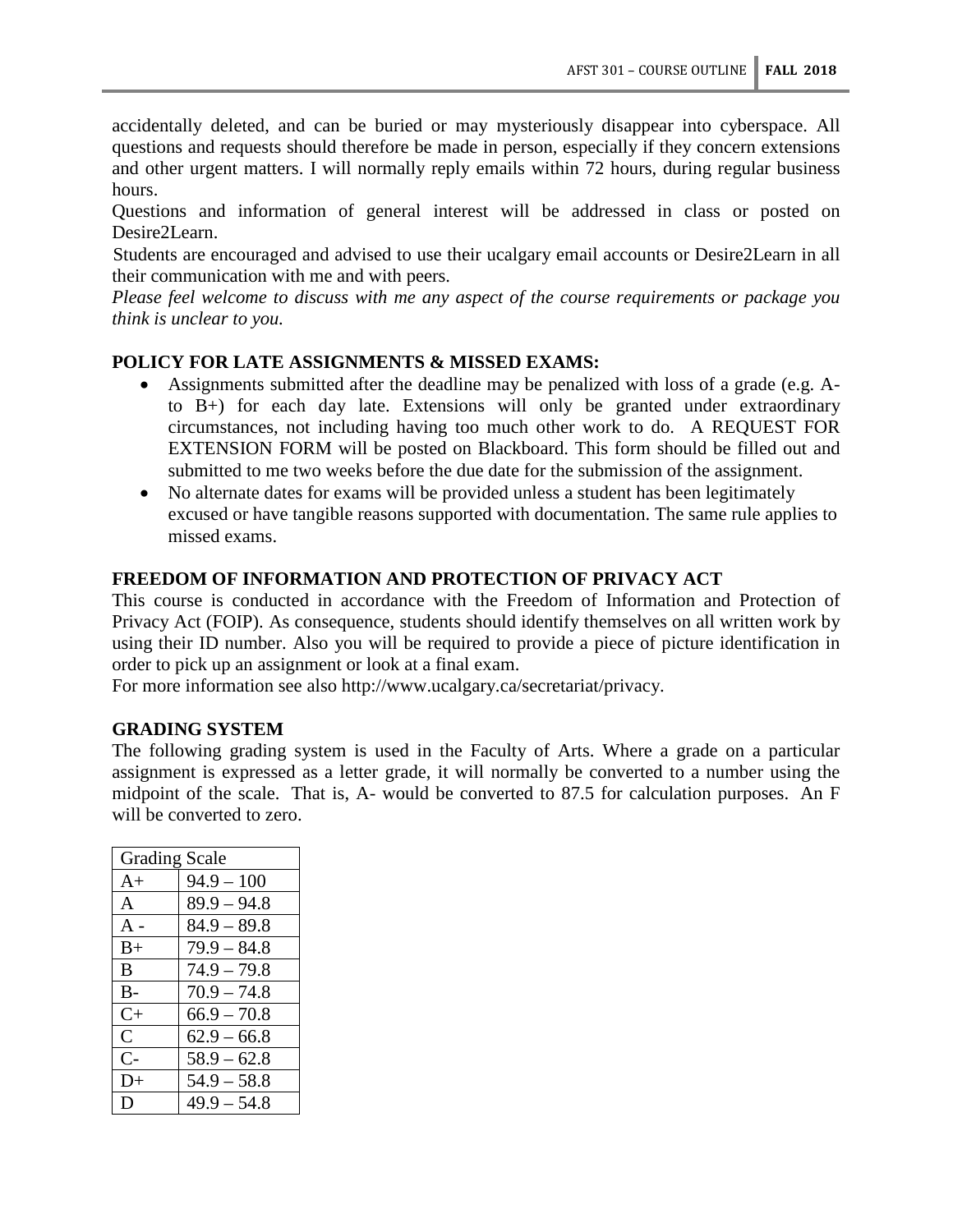| L | 49.8 and |
|---|----------|
|   | below    |

#### **PLAGIARISM**

Using any source whatsoever without clearly documenting it is a serious academic offense. Consequences include failure on the assignment, in the course and possibly suspension or expulsion from the university.You must document not only direct quotations but also paraphrases and ideas where they appear in your text. A reference list at the end is insufficient by itself. Readers must be able to tell exactly where your words and ideas end and other people's words and ideas begin. This includes assignments submitted in non-traditional formats such as web pages or visual media, and material taken from such sources. Please consult your instructor if you have any questions regarding how to document sources.

## **INTERNET AND ELECTRONIC COMMUNICATION DEVICE INFORMATION**

The use of cell phones is not allowed during lectures. Students may use computers in class, however, the instructor reserves the right to forbid students from using computers if their use is disruptive to the class. This may include chatting online, playing music or games etc. during class.

#### **ACADEMIC MISCONDUCT**

For information on academic misconduct and the consequences thereof please see the current University of Calgary calendar at the following link: <http://www.ucalgary.ca/pubs/calendar/current/k.html>

### **ACADEMIC ACCOMMODATIONS**

<http://www.ucalgary.ca/access/accommodations/policy>

Students needing an Accommodation because of a Disability or medical condition should communicate this need to Student Accessibility Services in accordance with the Procedure for Accommodations for Students with Disabilities

Students needing an Accommodation based on a Protected Ground other than Disability, should communicate this need, preferably in writing, to the instructor of this course, Pascale Sicotte.

#### **ACADEMIC INTEGRITY**

Academic integrity is essential to the pursuit of learning and scholarship in a university, and to ensuring that a degree from the University of Calgary is a strong signal of each student's individual academic achievements. As a result, the University treats cases of cheating and plagiarism very seriously. Non-academic integrity also constitutes an important component of this program.

For detailed information on what constitutes academic and non-academic misconduct, please refer to the following link:<http://www.ucalgary.ca/pubs/calendar/current/k-2-1.html>

All suspected cases of academic and non-academic misconduct will be investigated following procedures outlined in the University Calendar. If you have questions or concerns about what constitutes appropriate academic behavior or appropriate research and citation methods, you are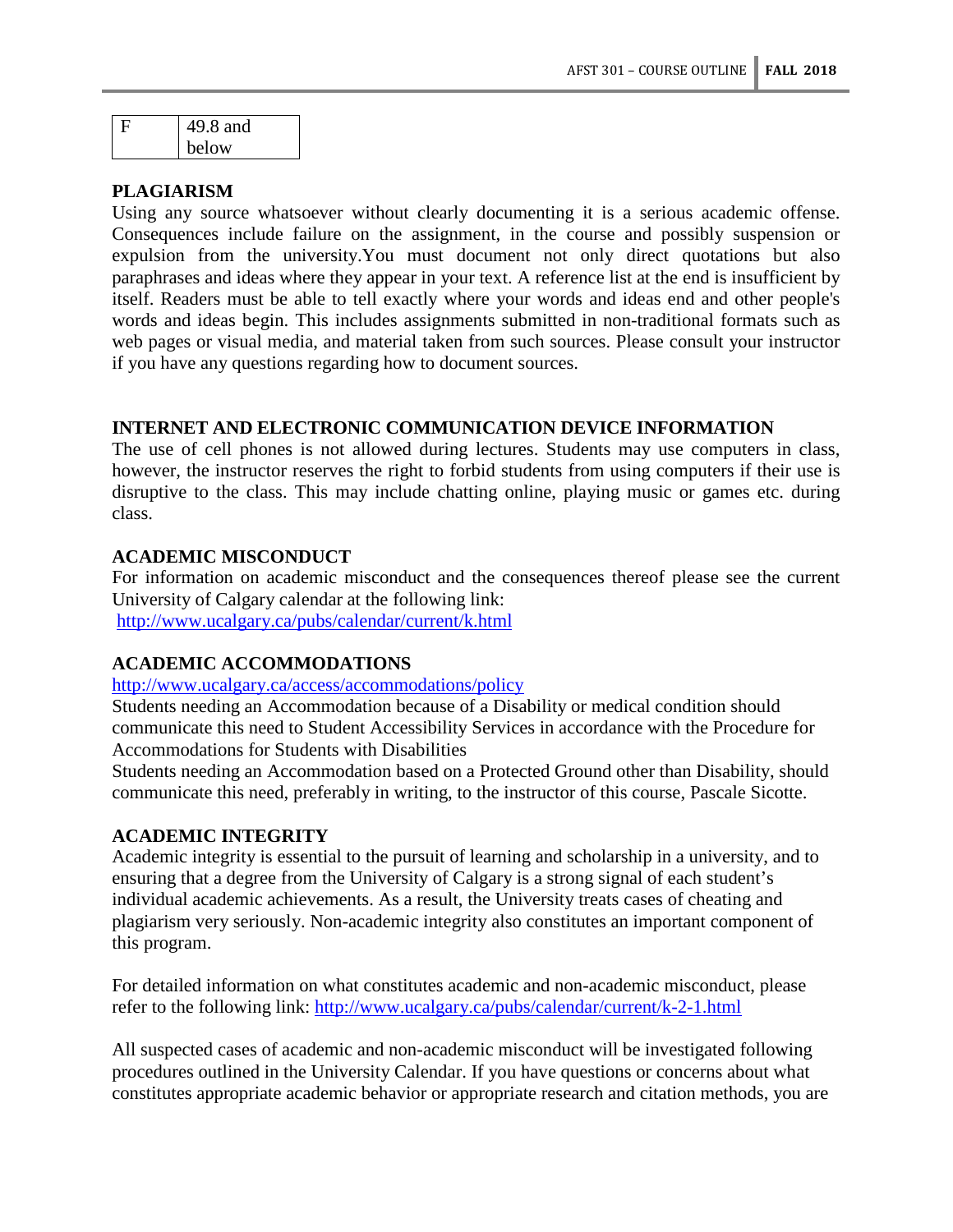expected to seek out additional information on academic integrity from your instructor or from other institutional resources.

Where there is a criminal act involved in plagiarism, cheating or other academic misconduct, e.g., theft (taking another student's paper from their possession, or from the possession of a faculty member without permission), breaking and entering (forcibly entering an office to gain access to papers, grades or records), forgery, personation and conspiracy (impersonating another student by agreement and writing their paper) and other such offences under the Criminal Code of Canada, the University may take legal advice on the appropriate response and, where appropriate, refer the matter to the police, in addition to or in substitution for any action taken under these regulations by the University

#### **DEFERRED EXAMS/ASSIGNMENTS:**

The format of a deferred examination/assignment will likely vary from the original format on the scheduled exam. .

IE: Essays or short answers rather than multiple choice.

#### **TEACHING EVALUATIONS / USRIS (Universal Student Ratings of Instruction)**

At the University of Calgary, feedback provided by students through the Universal Student Ratings of Instruction (USRI) survey provides valuable information to help with evaluating instruction, enhancing learning and teaching, and selecting courses. **Your responses make a difference, please participate!** Website: http://www.ucalgary.ca/usri/

#### **Writing Across the Curriculum**

Writing skills are not exclusive to English courses and, in fact, should cross all disciplines. The University supports the belief that throughout their University careers, students should be taught how to write well so that when they graduate their writing abilities will be far above the minimal standards required at entrance. Consistent with this belief, students are expected to do a substantial amount of writing in their University courses and, where appropriate, members of faculty can and should use writing and the grading thereof as a factor in the evaluation of student work. The services provided by the Writing Support, part of the Student Success Centre, can be utilized by all undergraduate and graduate students who feel they require further assistance

**Emergency Evacuation Assembly Points**: In the event of an emergency that requires evacuation, please refer to the following link to become familiar with the assembly points for the class:<http://www.ucalgary.ca/emergencyplan/assemblypoints>

#### **Freedom of Information and Protection of Privacy Act: Freedom of Information and Protection of Privacy Act**

The University of Calgary is committed to protecting the privacy of individuals who work and study at the University or who otherwise interact with the University in accordance with the standards set out in the Freedom of Information and Protection of Privacy Act. Please refer to the following link for detailed information:<http://www.ucalgary.ca/legalservices/foip> The Department of Anthropology and Archaeology's FOIP (Freedom of Information and Privacy) policy requires all reports/examinations to be returned to students during class time or